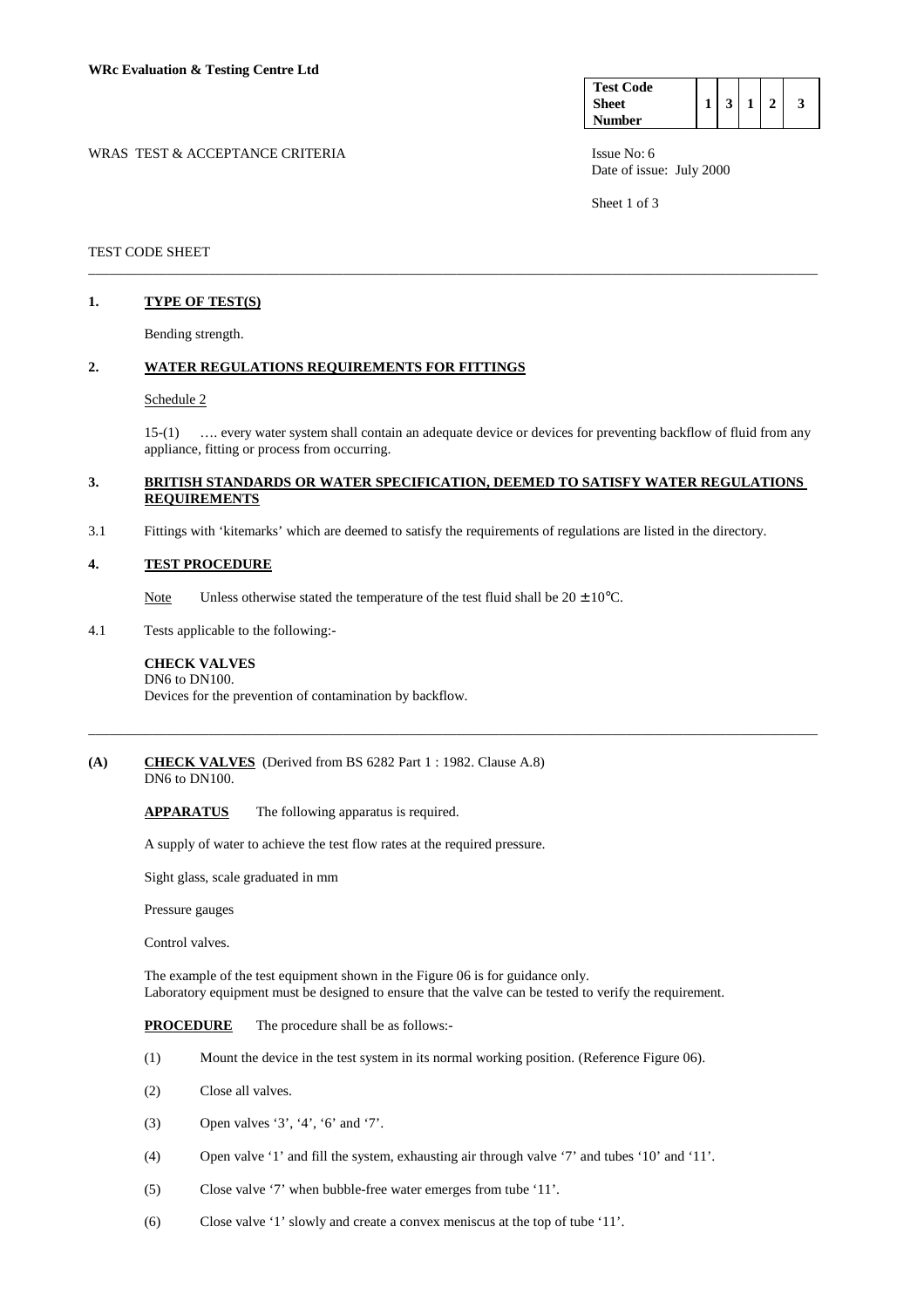| <b>Test Code</b> |  |  |  |
|------------------|--|--|--|
| <b>Sheet</b>     |  |  |  |
| <b>Number</b>    |  |  |  |

 Issue No: 6 Date of issue: July 2000

Sheet 2 of 3

(7) Close valve '4'.

NOTE: The water level in glass tube '10' should now be at same level as the meniscus in tube '11'.

\_\_\_\_\_\_\_\_\_\_\_\_\_\_\_\_\_\_\_\_\_\_\_\_\_\_\_\_\_\_\_\_\_\_\_\_\_\_\_\_\_\_\_\_\_\_\_\_\_\_\_\_\_\_\_\_\_\_\_\_\_\_\_\_\_\_\_\_\_\_\_\_\_\_\_\_\_\_\_\_\_\_\_\_\_\_\_\_\_\_\_\_\_\_\_\_\_\_\_\_\_\_\_

- (8) Apply a load W, relative to valve size, as shown in Figure 06 to produce the bending moment given in Table 06. In calculating the bending moment, make due allowance for the mass of the pipework, valves and any loads imposed by the test equipment.
- (9) Close valve '6'.
- (10) Open valve '5' and apply a pressure of 16 bar, the pressure to be gradually built up over a period not exceeding 1 minute.
- (11) Maintain this pressure for 10 minutes and then reduce gradually to a pressure of 0.2 bar. Observe the level of water in glass tube '10' whilst carrying out these operations.
- (12) Reduce the pressure to zero.
- (13) Remove the load W.
- (14) Repeat procedures (2) to (7).
- (15) Open valve '2' slowly and allow the level in glass tube '10' to fall 30 mm below that of meniscus in tube '11'. Close valve '2' and observe meniscus at the top of tube '11'.
- (16) Apply a load W, relative to the valve size, as shown in Figure 06.
- (17) Hold the load W for 5 minutes.

### **Table 06**

|                   | Nominal size DN                 |    | ð  | 10 | 15 | 20  | 25  | 32  | 40  | 50  | 65  | 80  | 100  |
|-------------------|---------------------------------|----|----|----|----|-----|-----|-----|-----|-----|-----|-----|------|
| Bending<br>Moment | Threaded<br>and flanged<br>ends | 16 | 30 | 40 | 80 | 150 | 300 | 400 | 500 | 600 | 750 | 950 | 1300 |
| Nm                | Compression<br>ends             | 30 | 30 | 30 | 50 | 85  | 125 | 160 | 200 | 300 | na  | na  | na   |

## **5. ACCEPTANCE CRITERIA**

There shall be no breakage, permanent deformation or leakage of the body of the valve.

#### **16 bar test**

There shall be no leakage across the valve at any time, as verified by the water level in glass tube '10' remaining constant.

## **30 mm test**

 There shall be no leakage across the valve for a period of 5 minutes as verified by the water level in glass tube '10' remaining constant.